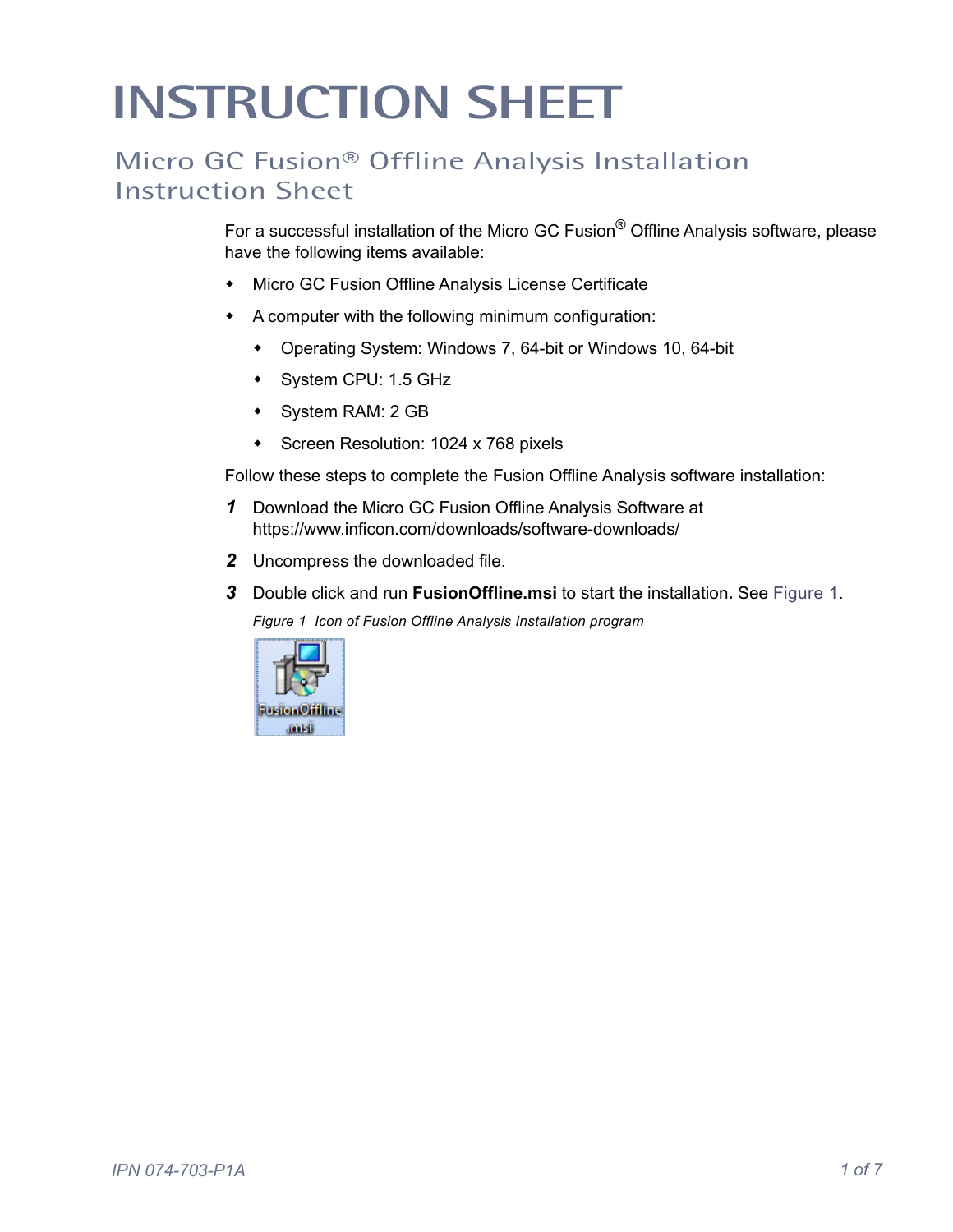<span id="page-1-0"></span>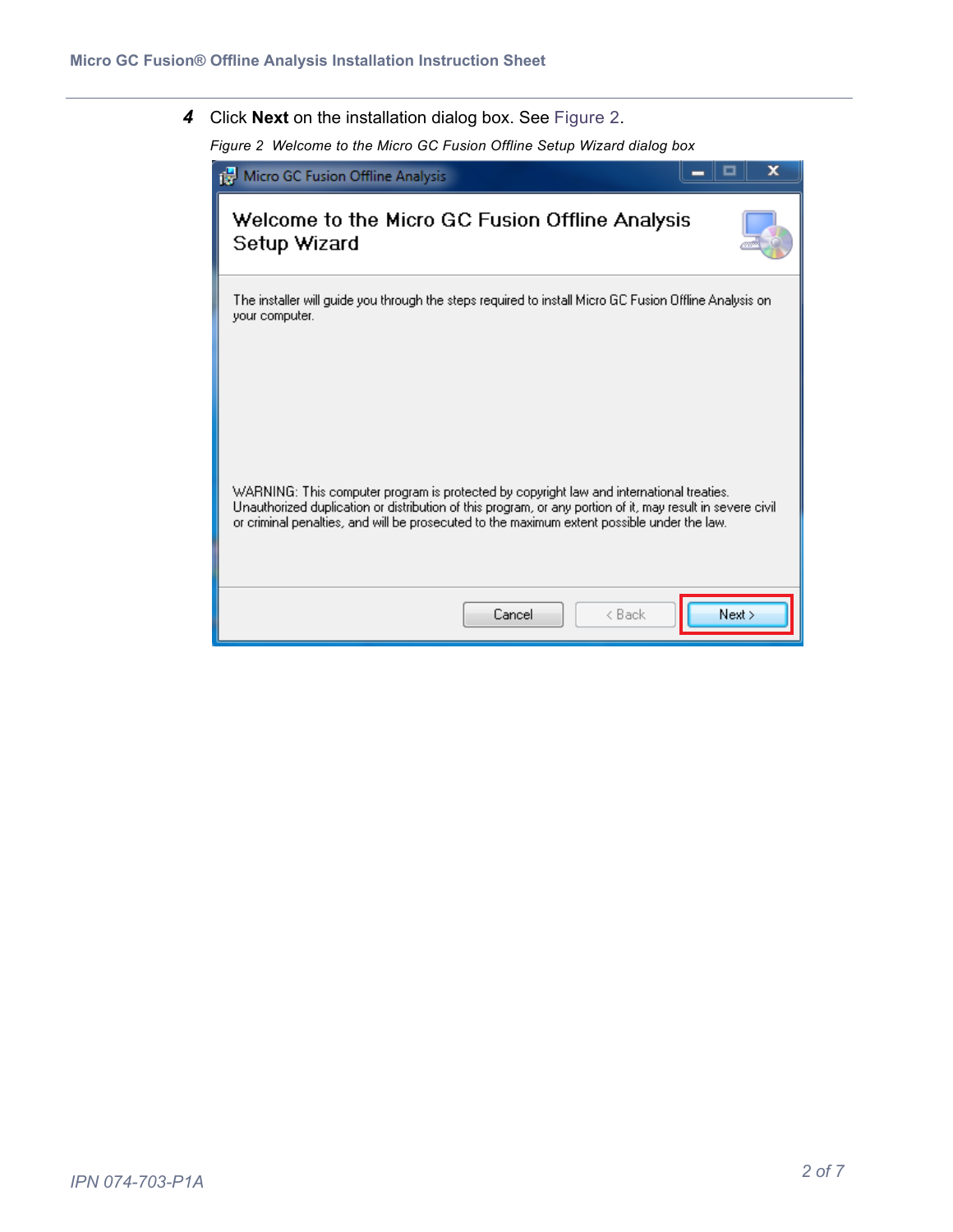*5* Select to install the program on a single computer (**Just me**) or multiple users (**Everyone**) if the computer is shared. After making the selection, click **Next**. See [Figure 3,](#page-2-0) [Figure 4](#page-2-1) and [Figure 5](#page-3-1)[.](#page-3-0)

<span id="page-2-0"></span>

|  |  | Figure 3 Selection Installation Folder dialog box, with Everyone selected |  |  |  |
|--|--|---------------------------------------------------------------------------|--|--|--|
|--|--|---------------------------------------------------------------------------|--|--|--|

| Micro GC Fusion Offline Analysis                                                                                                                                                  | x                   |
|-----------------------------------------------------------------------------------------------------------------------------------------------------------------------------------|---------------------|
| <b>Select Installation Folder</b>                                                                                                                                                 |                     |
| The installer will install Micro GC Fusion Offline Analysis to the following folder.                                                                                              |                     |
| ."To install in this folder, click "Next". To install to a different folder, enter it below or click "Browse                                                                      |                     |
| Folder:<br>C:\Program Files\Inficon\Micro GC Fusion Offline Analysis\<br>Install Micro GC Fusion Offline Analysis for yourself, or for anyone who uses this computer:<br>Everyone | Browse<br>Disk Cost |
| Just me                                                                                                                                                                           |                     |
| Cancel<br>< Back                                                                                                                                                                  | Next                |

<span id="page-2-1"></span>*Figure 4 Selection Installation Folder dialog box, with Just me selected*

| <b>15</b> Micro GC Fusion Offline Analysis                                                                                                                                                            | x                   |
|-------------------------------------------------------------------------------------------------------------------------------------------------------------------------------------------------------|---------------------|
| <b>Select Installation Folder</b>                                                                                                                                                                     |                     |
| The installer will install Micro GC Fusion Offline Analysis to the following folder.<br>."To install in this folder, click "Next". To install to a different folder, enter it below or click "Browse" |                     |
| Folder:<br>C:\Program Files\Inficon\Micro GC Fusion Offline Analysis\                                                                                                                                 | Browse<br>Disk Cost |
| Install Micro GC Fusion Offline Analysis for yourself, or for anyone who uses this computer:<br>Everyone<br>Just me                                                                                   |                     |
| Cancel<br>< Back                                                                                                                                                                                      | Next                |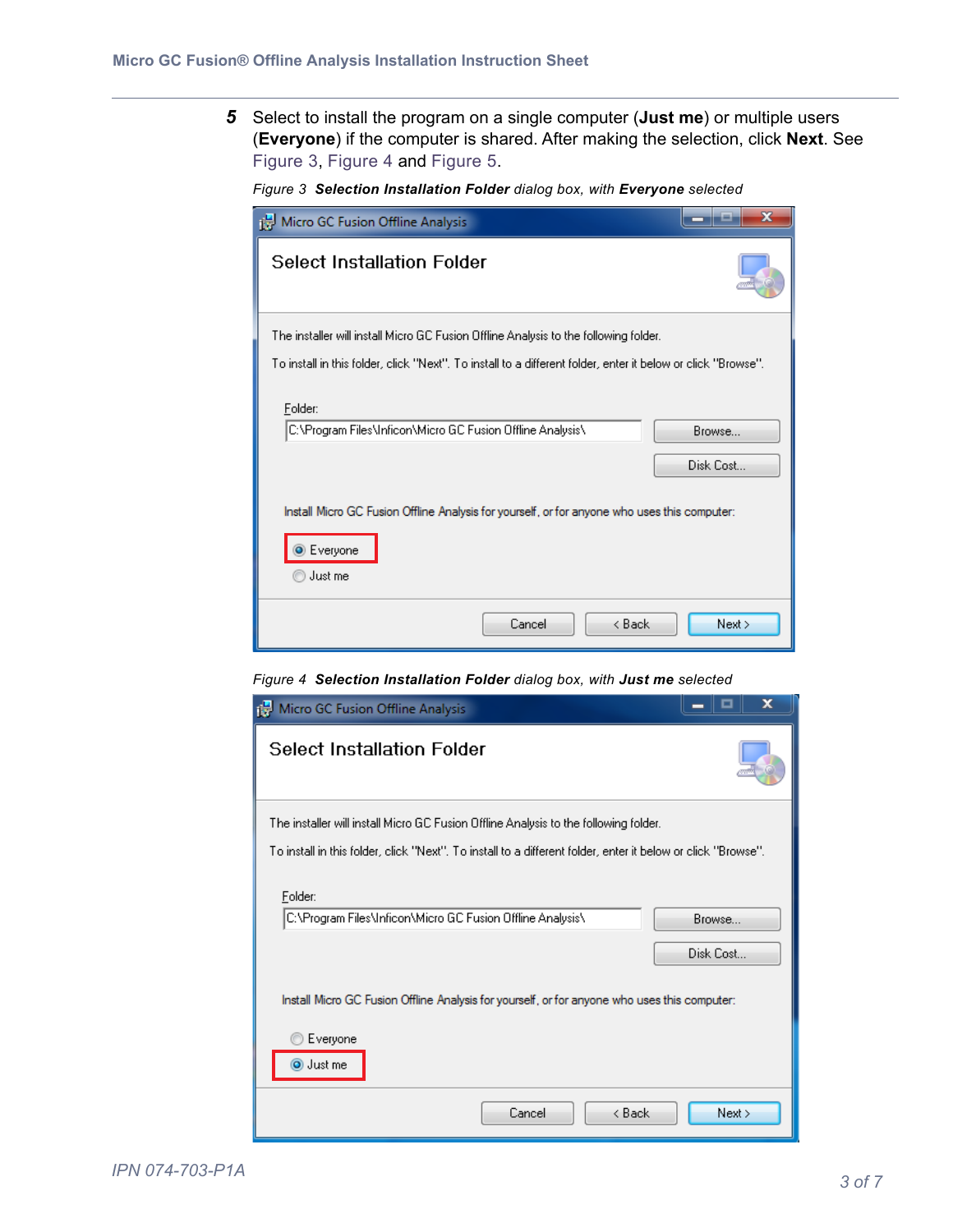<span id="page-3-1"></span>

| Figure 5 Select Installation Folder                                                                          |
|--------------------------------------------------------------------------------------------------------------|
| x<br><b>12</b> Micro GC Fusion Offline Analysis                                                              |
| <b>Select Installation Folder</b>                                                                            |
| The installer will install Micro GC Fusion Offline Analysis to the following folder.                         |
| To install in this folder, click "Next". To install to a different folder, enter it below or click "Browse". |
| Folder:<br>C:\Program Files\Inficon\Micro GC Fusion Offline Analysis\<br>Browse<br>Disk Cost                 |
| Install Micro GC Fusion Offline Analysis for yourself, or for anyone who uses this computer:                 |
| Everyone                                                                                                     |
| O Just me                                                                                                    |
| Next ><br>< Back<br>Cancel                                                                                   |

<span id="page-3-2"></span><span id="page-3-0"></span>*6* When ready to install Micro GC Fusion Offline Analysis, click **Next**. See [Figure 6.](#page-3-2)

*Figure 6 Confirm Installation dialog box*

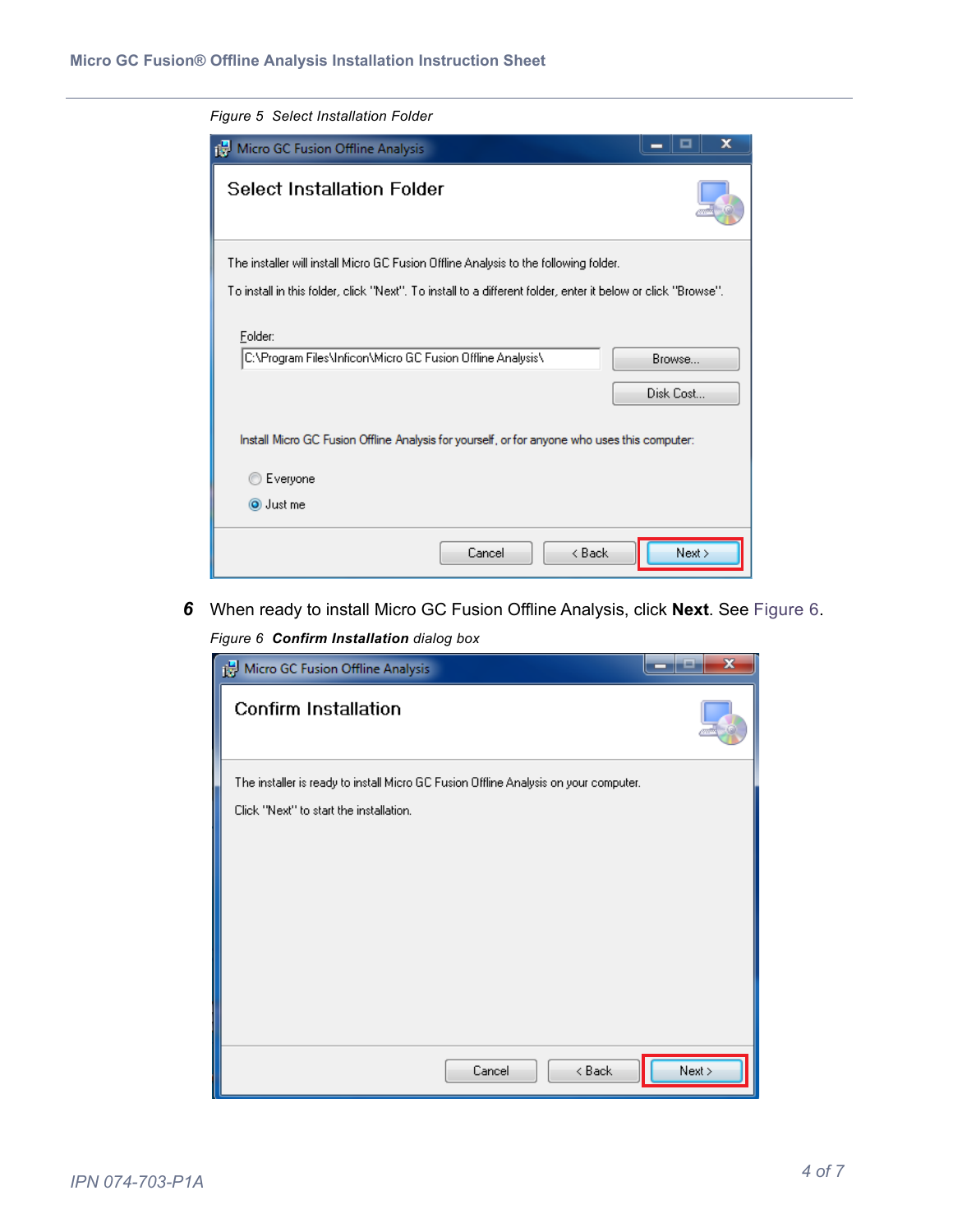<span id="page-4-0"></span>*7* Wait for the installation to complete, and then click **Close**. See [Figure 7](#page-4-0) and [Figure 8](#page-4-1). *Figure 7 Installing Micro GC Fusion Offline dialog box*



*Figure 8 Installation complete dialog box*

<span id="page-4-1"></span>

| Micro GC Fusion Offline Analysis                                                   |       |
|------------------------------------------------------------------------------------|-------|
| <b>Installation Complete</b>                                                       |       |
| Micro GC Fusion Offline Analysis has been successfully installed.                  |       |
| Click "Close" to exit.                                                             |       |
|                                                                                    |       |
|                                                                                    |       |
|                                                                                    |       |
|                                                                                    |       |
|                                                                                    |       |
| Please use Windows Update to check for any critical updates to the .NET Framework. |       |
|                                                                                    |       |
| < Back<br>Cancel                                                                   | Close |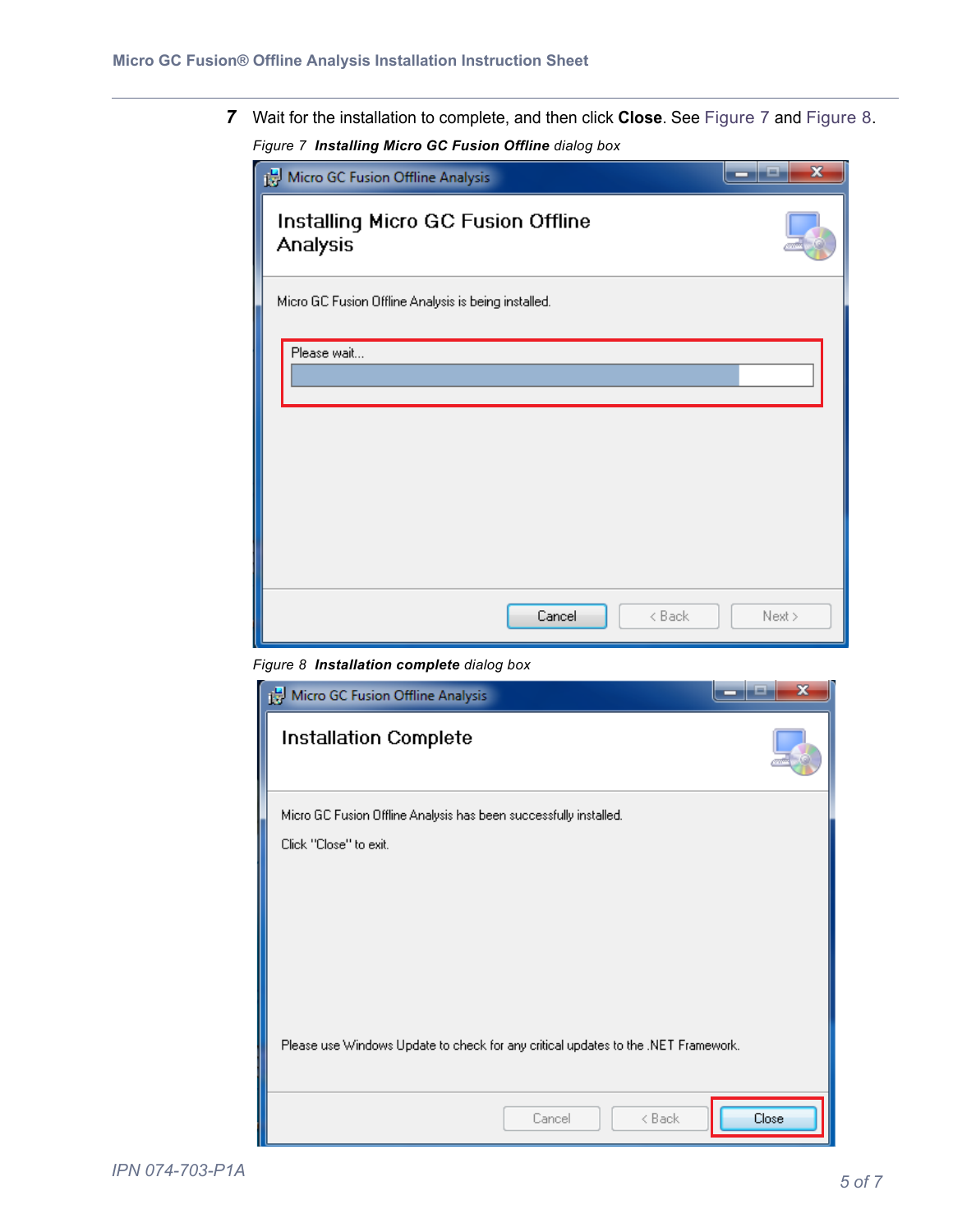**8** Micro GC Fusion Offline Analysis is now installed. Double click the Micro GC Fusion Offline Analysis shortcut that is now on the desktop. This will open the Micro GC Fusion Offline Analysis user interface in the default browser. See [Figure 9](#page-5-0).

<span id="page-5-0"></span>*Figure 9 Micro GC Fusion Offline Analysis shortcut icon*



*9* After the Micro GC Fusion Offline Analysis dialog box appears, click **Enter License**. See [Figure 10.](#page-5-1)

| Micro GC Fusion Offline Analysis     | $\qquad \qquad =$ |
|--------------------------------------|-------------------|
| Fusion Software Version: 1.6.1       |                   |
| Unlicensed                           |                   |
| <b>Enter License</b><br>Close<br>Run |                   |

<span id="page-5-1"></span>*Figure 10 Micro GC Fusion Offline Analysis dialog box with "Enter License" selected*

*10* Enter your Micro GC Fusion Offline Analysis license number, which is available on the Micro GC Fusion Offline Analysis License Certificate, and select **OK**. See [Figure](#page-5-2)  [11.](#page-5-2)

<span id="page-5-2"></span>*Figure 11 Enter license number in the License Entry dialog box*

| ш<br>Micro GC Fusion Offline Analysis                       | x |
|-------------------------------------------------------------|---|
| Fusion Software Version: 1.6.1<br>x<br><b>License Entry</b> |   |
| 12345678-ABCDEFGH                                           |   |
| Cancel<br>ОК                                                |   |
|                                                             |   |